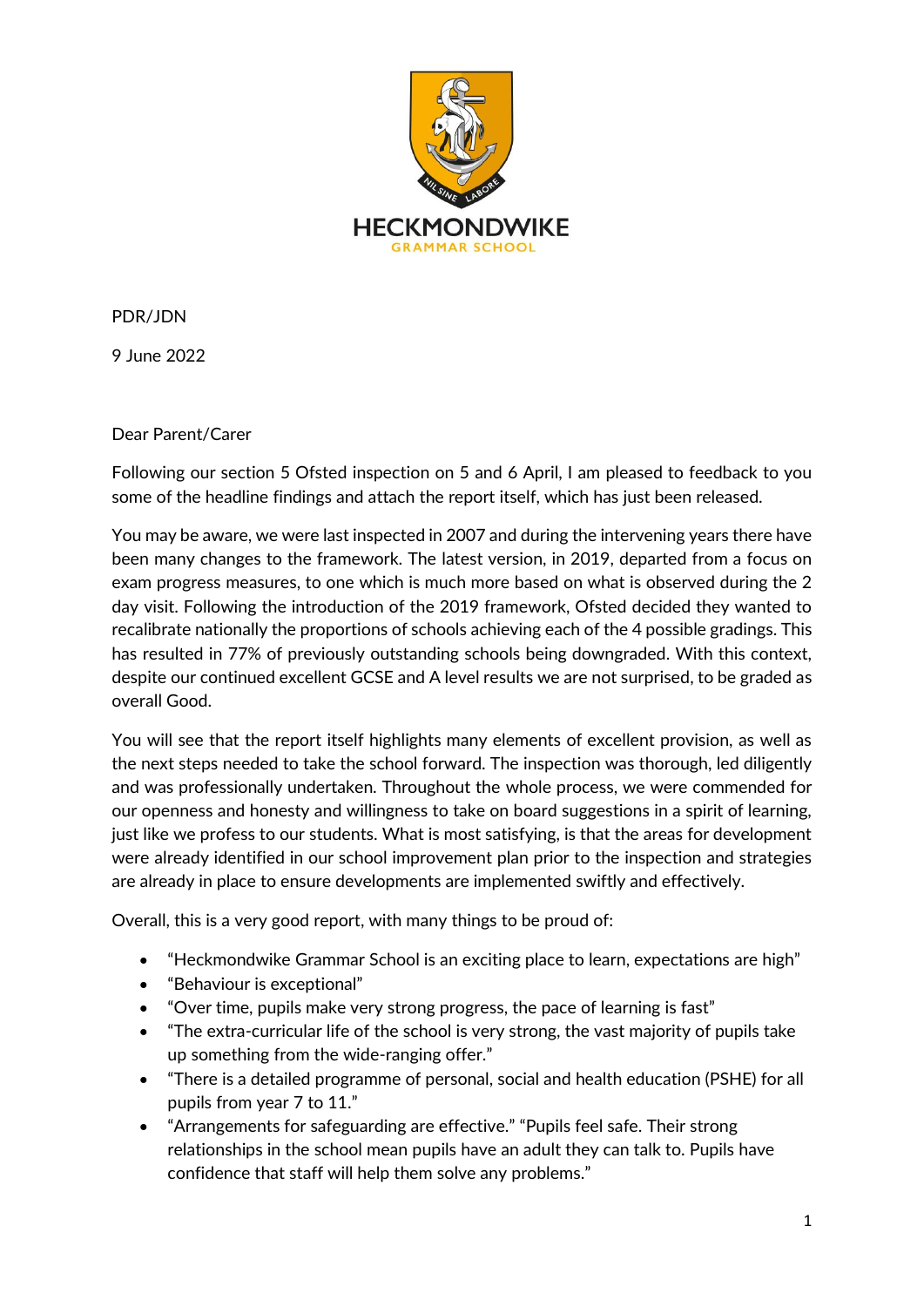- "The vast majority of learners in the large sixth form achieve high grades. Many of whom go on to gain places at the most competitive of universities."
- "Leaders know their school well, both strengths and weaker areas." "Staff Morale is high."
- "The Headteacher is passionate about the school and has a clear vision for its development".

With any inspection, as expected, there are areas to further improve and these include some aspects in the sixth form:

The inspectors felt some sixth form learners, particularly those coming from other schools, struggle with the skills required for success at A level. Inspectors also felt further development is required of the PSHE curriculum in the sixth form. And finally, we will be further developing our work experience program post Covid, and ensuring sixth formers have an enhanced careers advice provision, particularly during the current difficult economic position we are in.

As Headteacher, a former student, and whose whole family has attended the school, much of my life has been associated with Heckmondwike Grammar School and it is much more than a job to me. I am passionate about school improvement and my staff and I work tirelessly to deliver a brilliant and wonderful education to all our students and the school is just as good as it was prior to the inspection. Indeed, many long serving staff tell me it is stronger than at the last inspection, 15 years ago. I would like to reassure all our school community that our students continue to receive the very highest level of education and guidance. But, as is the Heckmondwike way, we are already addressing the areas for development, particularly those in the sixth form which require improvement. Staff's reaction to the report has been excellent and great strides have already been made to ensure, when we invite Ofsted back, we are in a position to regain our coveted status.

During the last few very difficult years, I have publicly thanked school staff for their exceptional provision, often putting school before family life, and I would like to state this again. I am privileged to work with an outstanding team. Our pride has been slightly dented, and as such we are now even more determined to be the very best we can be and it is an exciting time for both students and staff to be at Heckmondwike Grammar School.

And finally, once again, my heartfelt thanks to all parents and carers for their unyielding support. We have said so many times that as a team we work exceptionally well together and I know this will continue as we move in to the next stage of rapid development.

You will read in the [Ofsted Report,](https://www.heckgrammar.co.uk/content/uploads/2022/06/10211902-Heckmondwike-Grammar-136283-Final-PDF.pdf) that we have much to celebrate.

If any parents/carers have any questions they would like to ask, I will be only too happy to help.

Heckmondwike Grammar School Academy Trust is a charitable company limited by guarantee, registered in England and Wales with company number 07348329. Registered office address as above.